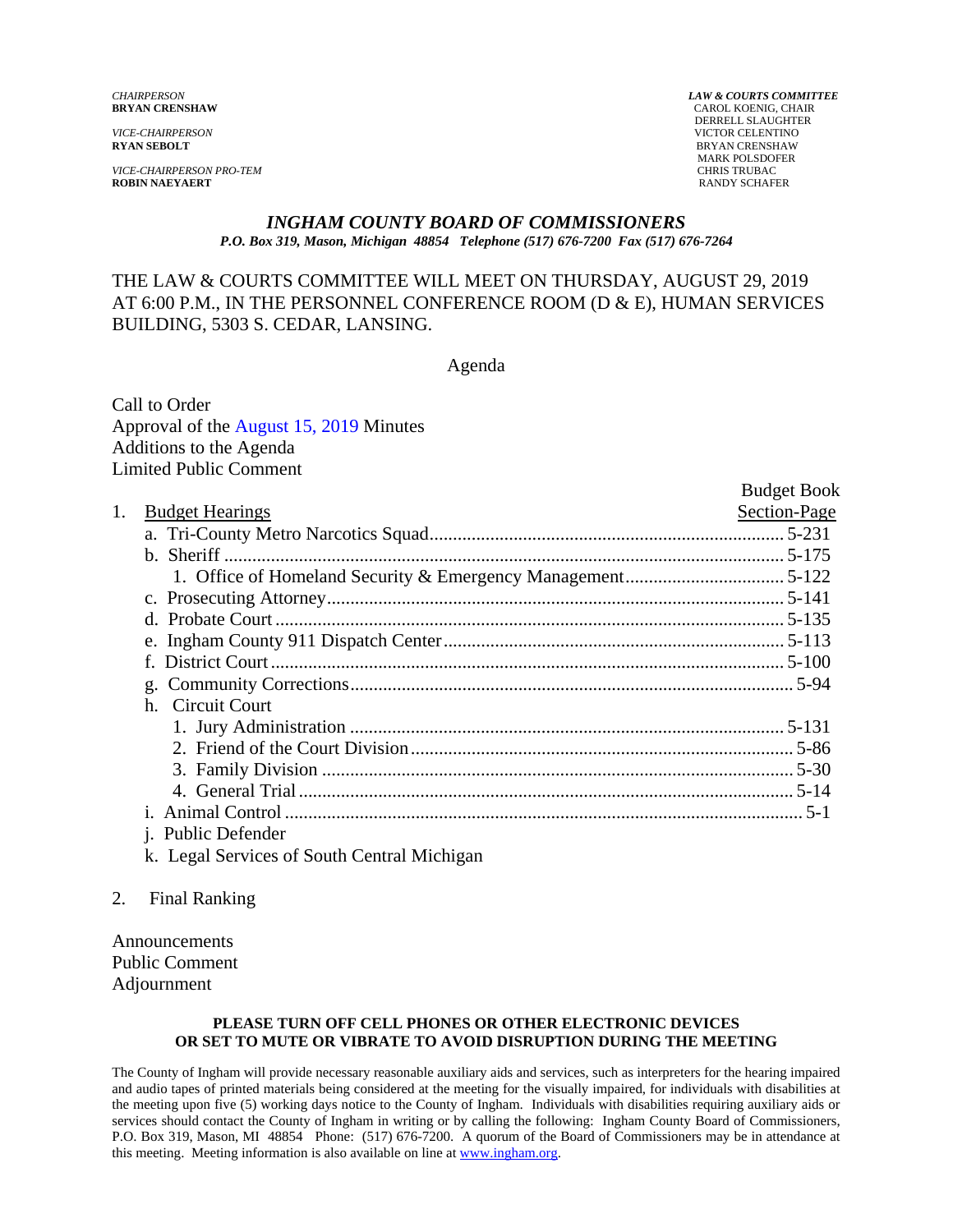### LAW & COURTS COMMITTEE August 15, 2019 Draft Minutes

<span id="page-1-0"></span>

| <b>Members Present:</b> | Celentino, Crenshaw, Koenig, Polsdofer, Schafer, Slaughter, and Trubac                                                                               |
|-------------------------|------------------------------------------------------------------------------------------------------------------------------------------------------|
| <b>Members Absent:</b>  | <b>None</b>                                                                                                                                          |
| <b>Others Present:</b>  | Sheriff Scott Wriggelsworth, George Strander, Scott LeRoy, Terri<br>Thornberry, Barb Davidson, Rick Terrill, Teri Morton, Beth Foster, and<br>others |

The meeting was called to order by Chairperson Koenig at 6:00 p.m. in Personnel Conference Room D & E of the Human Services Building, 5303 S. Cedar Street, Lansing, Michigan.

### Approval of the July 11, 2019 Minutes

MOVED BY COMM. CRENSHAW, SUPPORTED BY COMM. SLAUGHTER, TO APPROVE THE MINUTES OF THE JULY 11, 2019 LAW & COURTS COMMITTEE MEETING.

### THE MOTION CARRIED UNANIMOUSLY.

#### Additions to the Agenda

7. Resolution to Honor Guy L. Sweet of the Ingham County Prosecutor's Office

### **Staff was directed to plan to add a discussion regarding court consolidation to a future agenda.**

#### Limited Public Comment

George Strander, Circuit Court Administrator, and Scott Leroy, Deputy Court Administrator, spoke before the Committee to address a recent Lansing State Journal article, which detailed a case in the Juvenile Division.

Mr. Strander stated that he drafted a memorandum addressing the allegations made in the article.

Mr. Scott stated thanked Mr. Strander for taking an objective look at the situation. He further stated that cases with mental health concerns concerning a juvenile were very complicated and praised the employees involved for doing a great job managing a very difficult case.

Chairperson Koenig stated that she wanted her fellow Commissioners to be aware that Mr. Strander and Mr. LeRoy may not be able to answer questions in detail due to privacy concerns.

Discussion.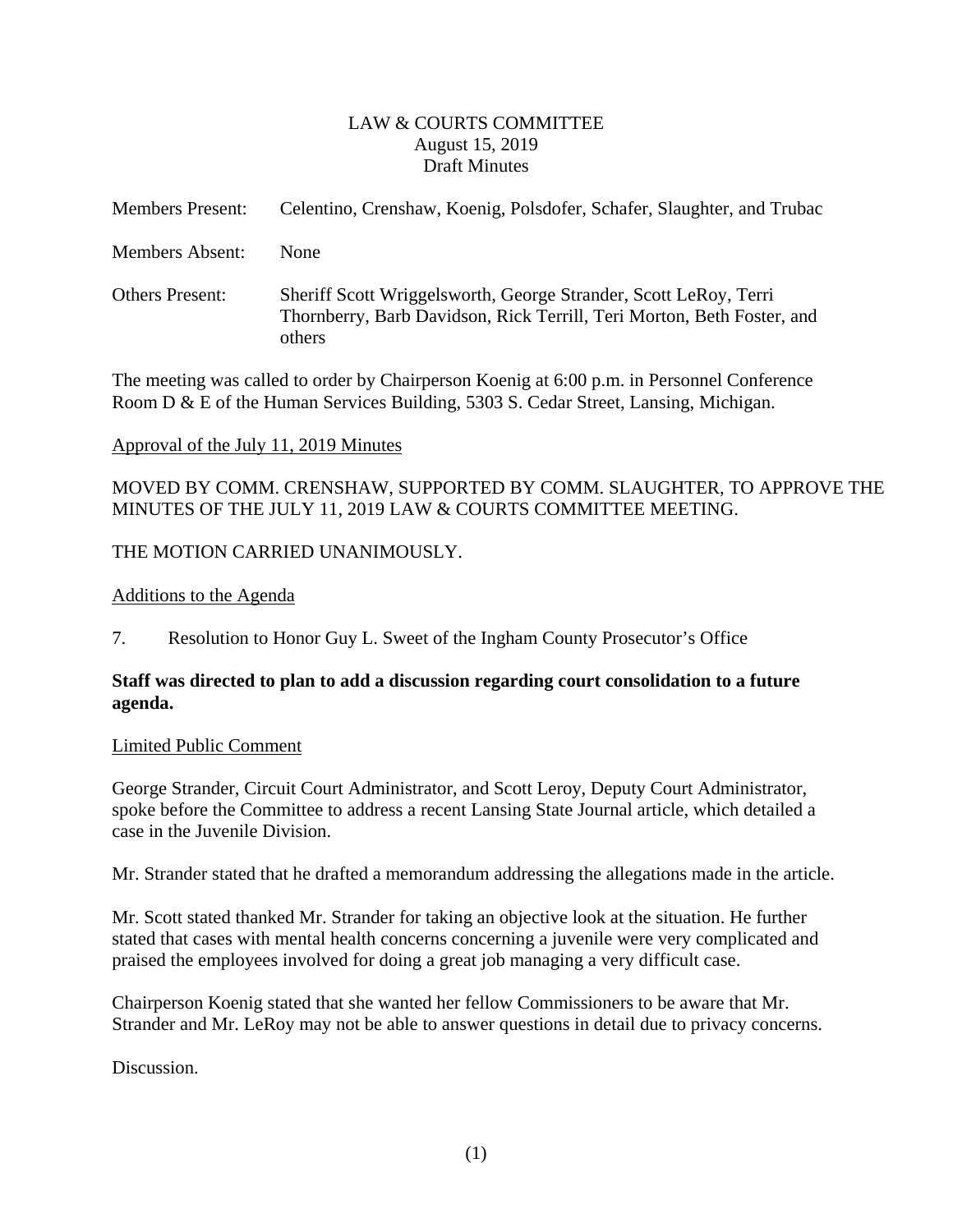Commissioner Schafer stated that he had nothing but respect Mr. Strander and Mr. LeRoy.

Mr. LeRoy stated that he and Mr. Strander wanted to be transparent and face this head on.

Mr. Strander stated that they thought it was important to tell the Law and Courts Committee what happened.

Commissioner Polsdofer asked if there was outreach to the Lansing State Journal.

Mr. Strander stated that there had been.

Chairperson Koenig stated that she encouraged her fellow Commissioners to reach out to Mr. Strander or Mr. Leroy if they had any further questions.

### MOVED BY COMM. SCHAFER, SUPPORTED BY COMM. CRENSHAW, TO APPROVE A CONSENT AGENDA CONSISTING OF THE FOLLOWING ITEMS:

- 1. Sheriff's Office
	- a. Resolution to Dedicate a Section of Barnes Road: "The Sergeant Paul Cole Memorial Roadway"
	- b. Resolution to Honor Sergeant Jeffrey Weiss of the Ingham County Sheriff's Office
- 2. Animal Control Resolution to Authorize the Purchase of a New Mobile Adoptions Transport Vehicle
- 3. Facilities Department
	- b. Resolution to Authorize an Agreement with Vidcom Solutions for the Access Control at Multiple Ingham County Facilities

### 4. 9-1-1 Dispatch Center

- a. Resolution for the Renewal and Extension of the Technical Services Agreement with Word Systems, Inc.
- 6. Board Referrals
	- a. Resolution 19-083 from the Hillsdale County Board of Commissioners Regarding the Trial Court Funding Commission Interim Report
	- b. Resolution from the Marquette County Board of Commissioners Regarding the Trial Court Funding Commission Interim Report
- 7. Resolution to Honor Guy L. Sweet of the Ingham County Prosecutor's Office

## THE MOTION CARRIED UNANIMOUSLY.

### THE MOTION TO APPROVE THE ITEMS ON THE CONSENT AGENDA CARRIED UNANIMOUSLY.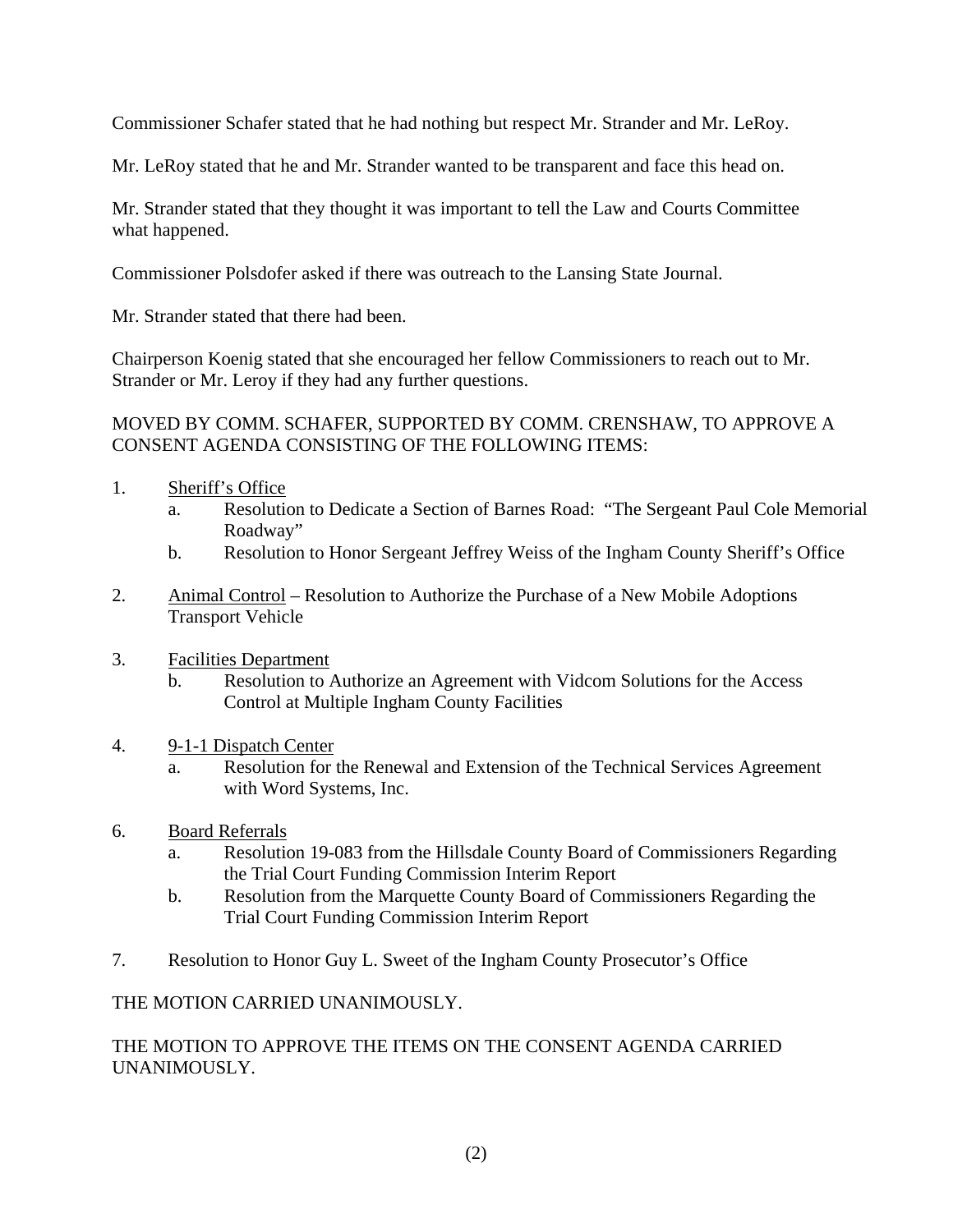#### 3. Facilities Department

a. Resolution to Authorize an Agreement with ICS Holdings LLC to Lease Space for the 9-1-1 Center's Public Safety Radio System Replacement Project

### MOVED BY COMM. CRENSHAW, SUPPORTED BY COMM. SLAUGHTER, TO APPROVE THE RESOLUTION.

Commissioner Schafer disclosed that his son had a business which had previously leased this facility. He further stated that, knowing the needs of 9-1-1, he intervened and showed the property to Rick Terrill.

Commissioner Schafer stated that he was not a broker and would not gain anything from this transaction.

Rick Terrill, Facilities Director, stated the space was consistent with the needs of the radio project and it met all the needs. He further stated that he was not able to locate anything similar for the price.

Commissioner Celentino asked if they looked elsewhere.

Mr. Terrill stated that there was no other location that met the requirements.

Commissioner Celentino asked if they looked at properties by the airport.

Ms. Davidson stated that they were not sure anything there would meet their needs and they also could not get over the some of the compliance hurdles with the FCC.

Commissioner Schafer stated that this property was about two miles from the current 9-1-1 center.

Commissioner Crenshaw asked for clarification that nothing else was looked at other than this property.

Mr. Terrill stated that he spoke with a real estate broker and there nothing was available that met the requirements. He further stated that they also looked at cost and nothing compared.

Mr. Terrill stated that the space was heated but did not have air conditioning. He further stated that he may come back before the Committee to request funds for portable air-conditioning units for use during the warmer months.

THE MOTION CARRIED UNANIMOUSLY.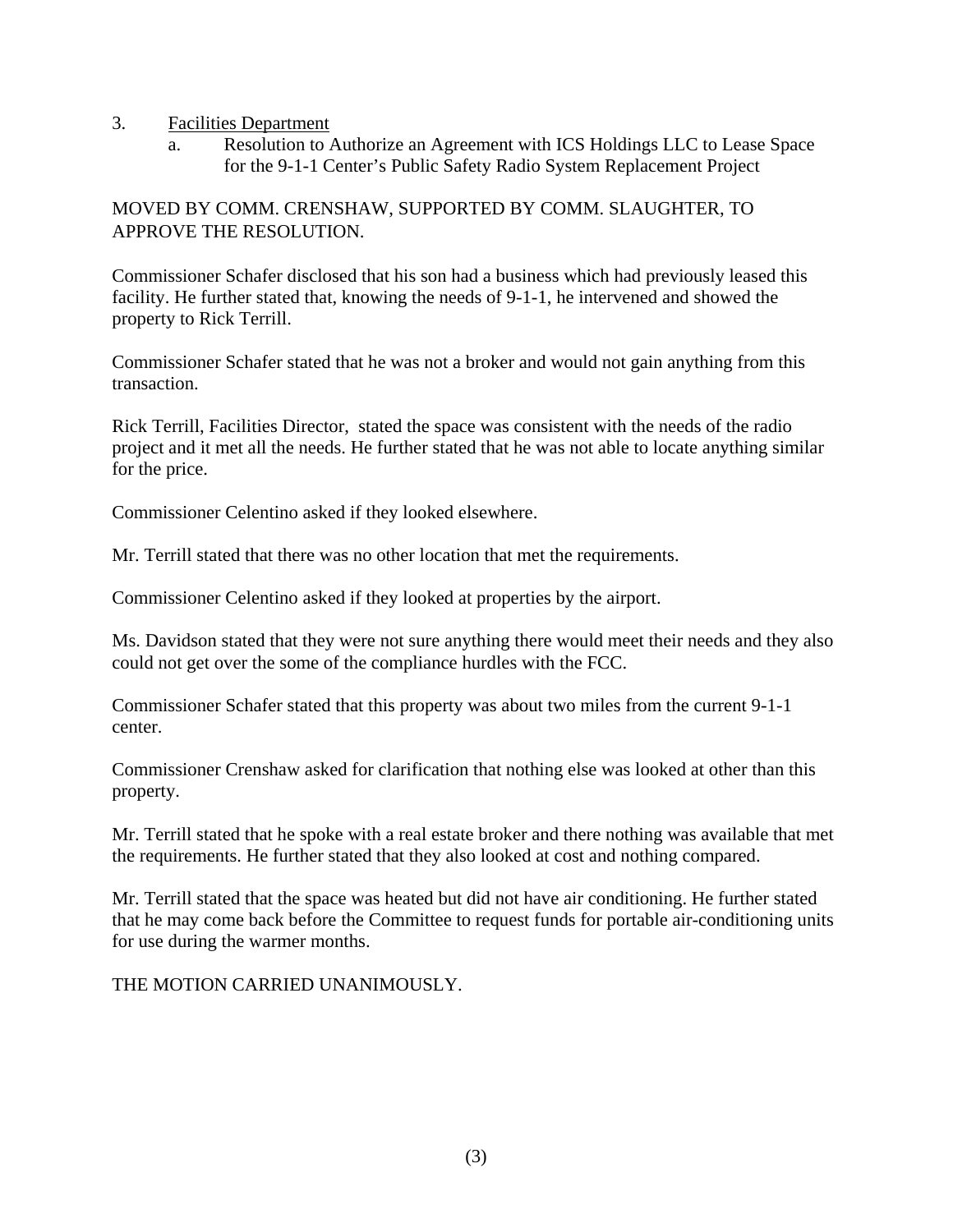- 4. 9-1-1 Dispatch Center
	- b. 9-1-1 Dispatch Center Update (*Discussion)*

Terri Thornberry, 9-1-1 Director, thanked Barb Davidson, 9-1-1 Staff Services Manager, for doing a great job as Interim Director and gave an update on the 9-1-1.

Chairperson Koenig asked why the backup center would be located at the Road Department.

Ms. Davidson stated that it was free and mutually beneficial.

Commissioner Crenshaw asked if it was normal practice to have a back up center.

Ms. Thornberry stated that it was 9-1-1 best practice to have a backup center.

Ms. Davidson stated that Ingham County was too large to rely on surrounding counties for backup.

Commissioner Schafer asked what costs were associated with the backup center.

Ms. Thornberry stated that she could not say exactly because it was something they were currently working on.

Ms. Davidson stated that the fiber would be the biggest cost.

Commissioner Schafer asked why they could not just transfer calls to other counties.

Ms. Davidson stated that spreading staff out like that would be very impactful to the level of service.

Teri Morton, Deputy Controller, stated that the backup center was in planning stages for quite some time and that it was something that the new Director wanted to make a top priority.

Discussion.

#### **Chairperson Koenig directed staff to add more 9-1-1 discussion to future agendas.**

Chairperson Koenig asked why not house the backup center at the Sheriff's Office.

Ms. Davidson stated that the space there was not equipped to handle what the needed and they also need something sooner.

Discussion.

Ms. Thornberry continued the 9-1-1 update and passed out a handout on call volume.

Commissioner Celentino asked how she was acclimating herself with the employees.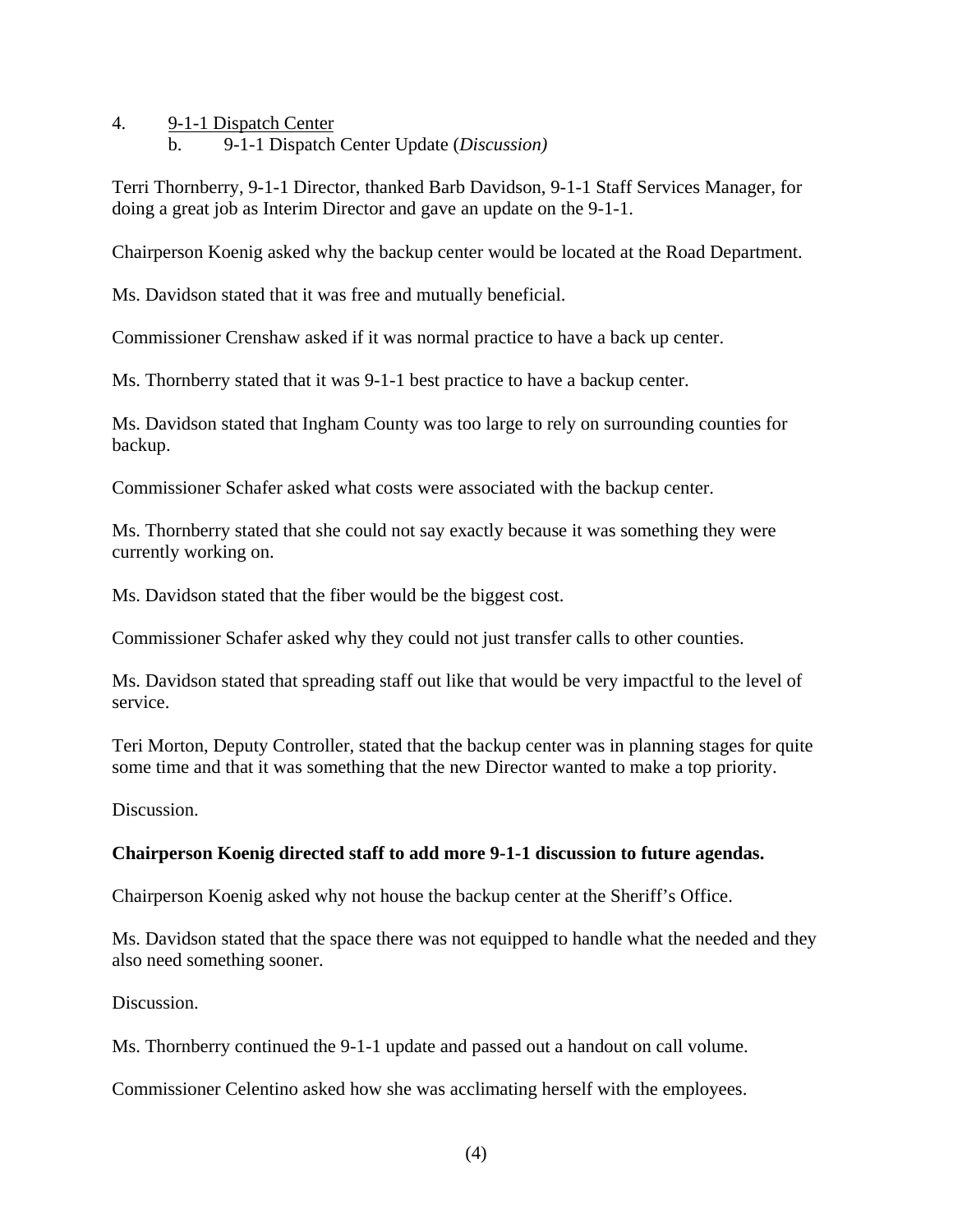Ms. Thornberry stated that she made a point to speak with everyone on duty during the day both before and after their shift and stayed to greet the evening shift. She further stated that while she had not met one-on-one with the union leaders yet, she had met with the advisory board and has been networking in the community.

Commissioner Celentino stated that 9-1-1 had personnel issues in the past and he wanted to know her perspective on how to deal with that.

Ms. Thornberry stated that she could have the finest center, but without the people it would be worthless. She further stated that the employees were the most valued commodity and would be treated that way.

Commissioner Crenshaw asked why there was uptick in non-emergency calls in May, June, and July.

Ms. Davidson stated that that was typical in summertime, largely in part due to kids that had nothing better to do with their time.

Commissioner Slaughter asked when Ms. Thornberry planned to meet with City of Lansing and East Lansing Officials.

Ms. Thornberry stated that she did not have that on her schedule yet. She further stated that she had spent most of her time so far focusing on getting her house in order, so to speak.

Commissioner Schafer asked Ms. Thornberry to send him her contact information. He further stated that he appreciated what she was doing.

Ms. Thornberry stated that the biggest obstacle was getting qualified people who have what it takes to do the work and who want to be there.

Ms. Davidson stated that Ms. Thornberry had already made a lot of important connections in the community, including the Lansing Police Chief today and that she had plans to meet Tom Krug from the Capitol City Labor Program next week.

Chairperson Koenig stated that she thought having someone like a chaplain was a good idea and suggested titling it differently, maybe calling the position trauma counselor.

Ms. Davidson stated that later this month there would be training for public safety responders on how to recognize stress and be proactive about managing it.

Chairperson Koenig stated that she would suggest planning more time to meet with the unions.

Chairperson Koenig asked how people could better prepare for testing so they could pass.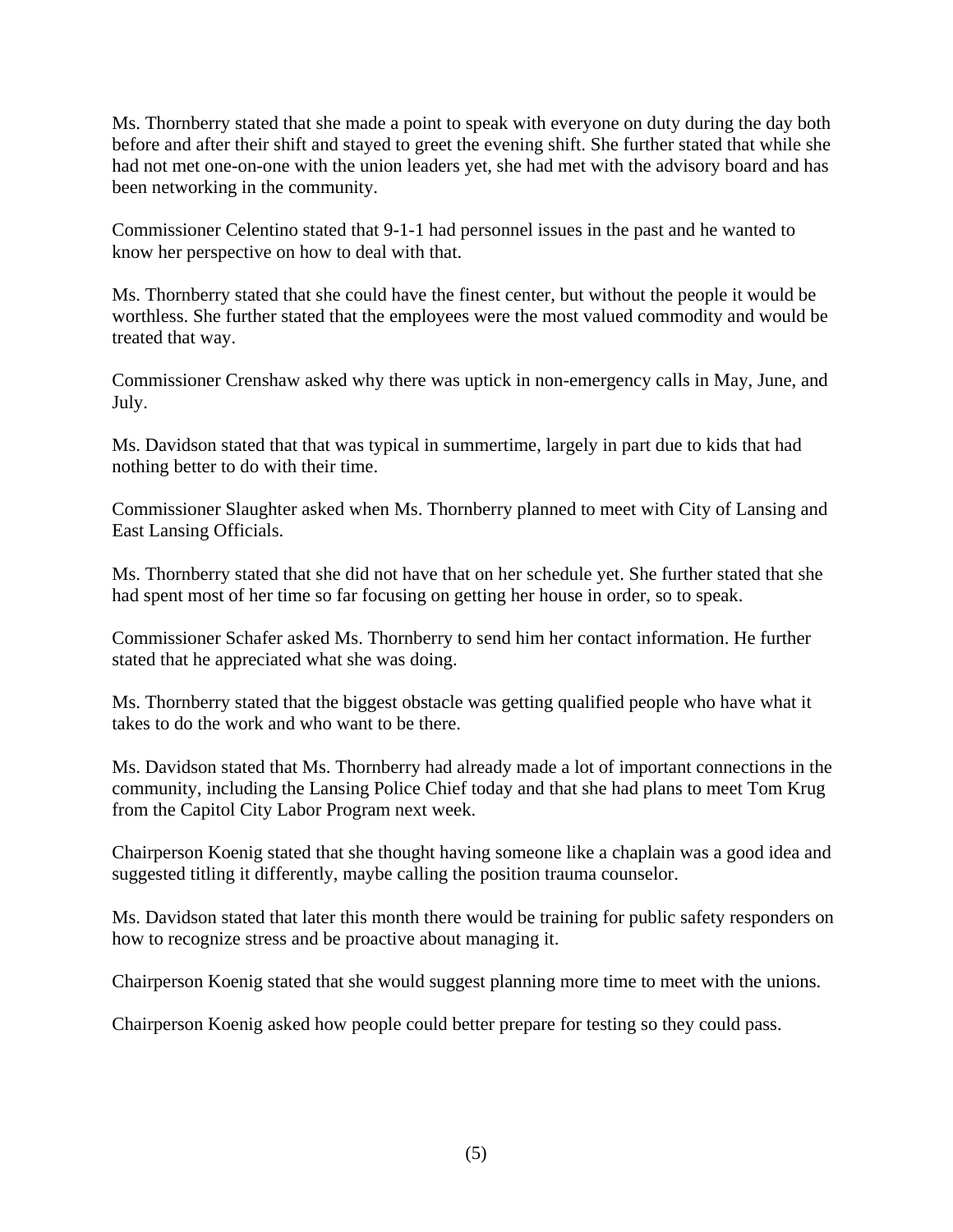Ms. Davidson stated that there really was nothing they could do to prepare because some of the most important characteristics cannot be taught.

Discussion.

Chairperson Koenig stated that having enough quality employees fill 9-1-1 centers was difficult. She asked how long it typically takes for someone who is not going to be successful to wash out.

Ms. Davidson stated that there was a potential to wash out at every phase. She further stated that what they were looking for was continued progress.

Chairperson Koenig invited the Committee to go visit 9-1-1 sometime.

Ms. Thornberry stated that the Commissioners were welcome to visit the 9-1-1 dispatch center and suggested a Friday or Saturday night after the bars close.

Discussion.

Ms. Thornberry stated that other 9-1-1 centers that she had worked at did a rigorous psych exam, something which Ingham County does not do. She further stated that at some point it might be something to consider implementing here.

5. Law and Courts Committee – Appointment to Ingham County Indigent Defense System Collaborative Committee

Commissioner Crenshaw stated that he thought this appointment could be made through special orders of the day at the next Board of the Whole. **He further asked that that staff go through the entire list to confirm who still wanted to be a part of the Indigent Defense System Collaborative Committee.** 

Discussion.

Ms. Morton stated that she did contact the courts and the same members were still interested in participating.

Chairperson Koenig stated that this would be added to the Caucus agenda.

Announcements

None.

Public Comment

None.